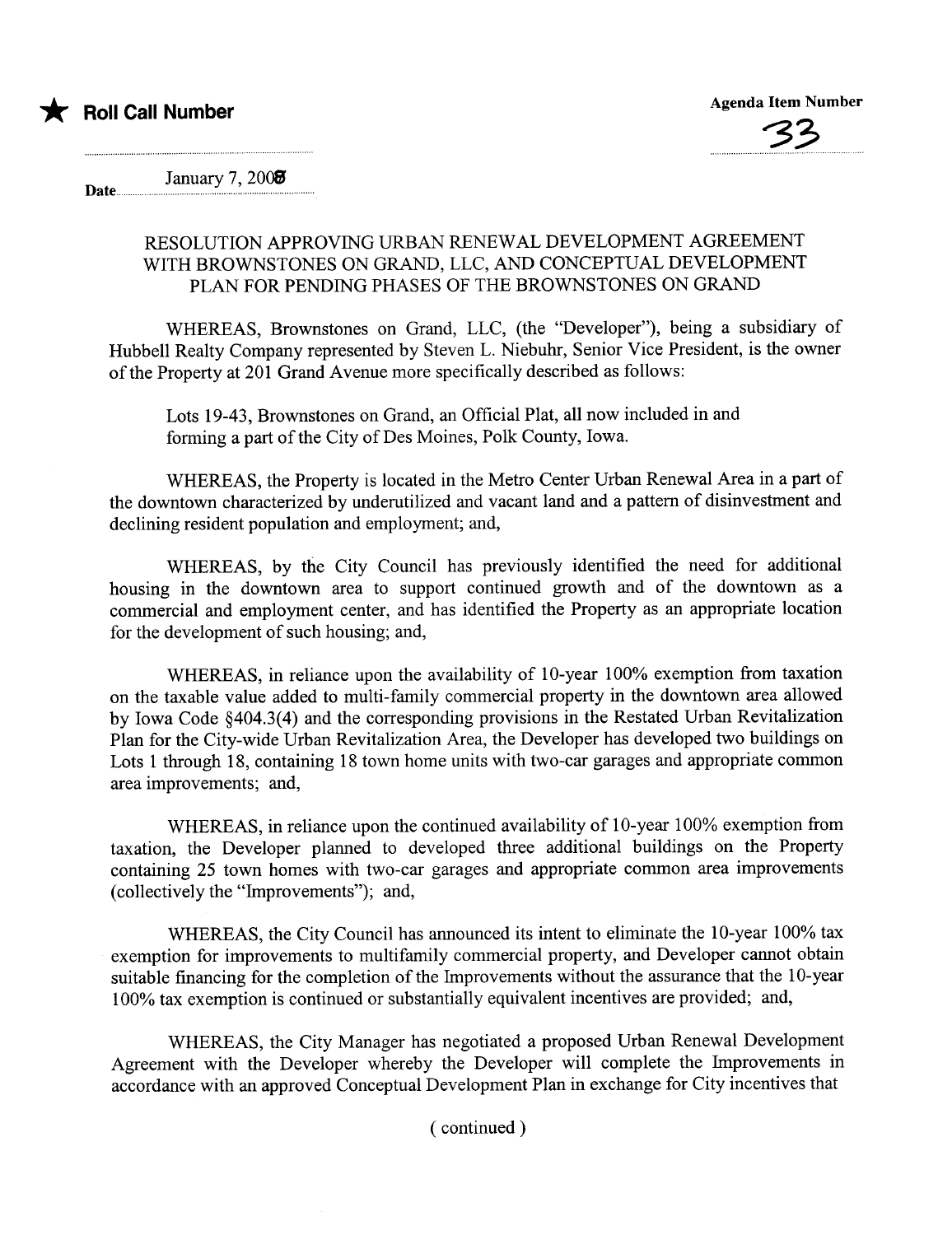

Date............ January 7, 2008

will replace the benefit that would otherwise be lost by the elimination of the 10-year 100% exemption from taxation under the City-wide Urban Revitalization Plan; and,

WHEREAS, the Developer's obligations under the proposed Urban Renewal Development Agreement to construct the Improvements furthers the objectives of the Urban Renewal Plan to preserve and create an environment which will protect the health, safety and general welfare of City residents and maintain taxable values within the Urban Renewal Project Area, to encourage the development of affordable and market-rate housing in decent, safe and sanitary conditions in attractive settings to serve employees and other people who would like to live in the downtown area, to provide a variety of locations to serve the different housing markets within the Project Area, and to encourage intensive and coordinated commercial and residential mixed-use development; and

WHEREAS, the economic development incentives for the development of the Improvements shall be provided by the City to Developer pursuant to the Urban Renewal Law and Chapter 15A of the Code of Iowa and Developer's obligations under the Urban Renewal Development Agreement to construct the Improvements will generate the following public gains and benefits: (i) it will advance the improvement and redevelopment of housing in the down town area in accordance with the Urban Renewal Plan; (ii) it will provide a range of housing in decent, safe and sanitary conditions in attractive settings to serve people who would like to live in the downtown area; (iii) it will encourage further private investment and will attract and retain residents and businesses in the Metro Center Urban Renewal Project Area to reverse the pattern of disinvestment and declining resident population; and, (iv) it will further the City's efforts to create and retain job opportunities within the Project Area which might otherwise be lost; and,

WHEREAS, the construction of the Improvements is a speculative venture and the construction and resulting housing and redevelopment opportunities would not occur without the economic incentives provided by this Agreement; and,

WHEREAS, City believes that the redevelopment of the Property pursuant to this Agreement, and the fulfillment generally of this Agreement, are in the vital and best interests of City and the health, safety, morals, and welfare of its residents, and in accord with the public purposes and provisions of the applicable state and local laws and requirements under which the project has been undertaken, and warrant the provision of the economic assistance set forth in this Agreement; and,

WHEREAS, the Urban Design Review Board considered the proposed Conceptual Development Plan for the Improvements at its meeting on December 4, 2007, and voted 5-0 in support of a motion to recommend approval of the Plan; NOW THEREFORE,

( continued)